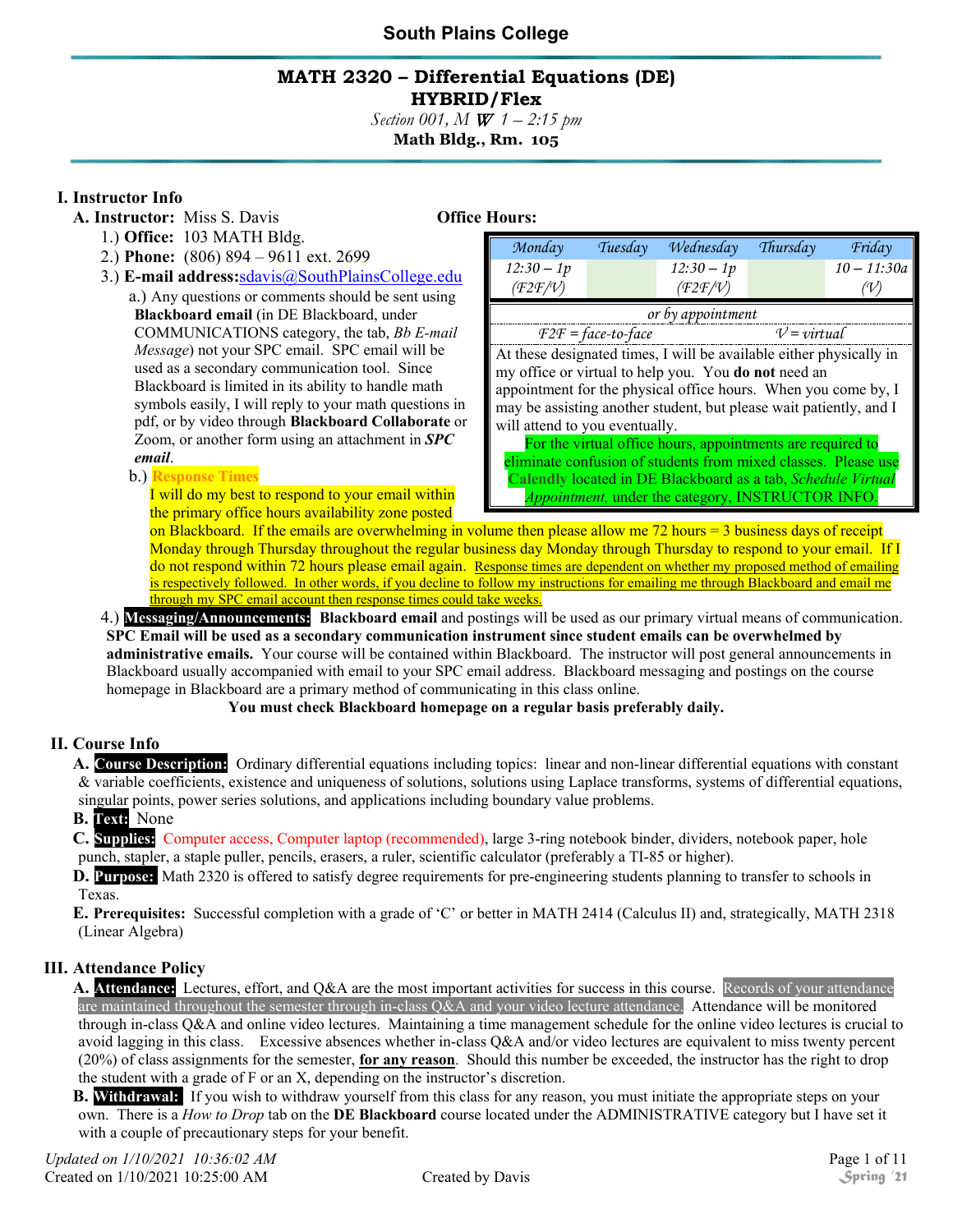#### **IV. Equipment**

### **A. Online Essentials:**

#### 1.) Internet access

- Working, reliable internet access with the ability to view videos via Blackboard or YouTube and participating in online conferences via Zoom.
- Libraries, school and public communities, are a great source to computer accessibility. Reassure operating hours since posted available times may not concur with actual available times. Remember during this COVID era, things may not appear as they seem.
- 2.) Computer (laptop highly recommended)
	- *Method to scan homework/tests.* You may be expected to scan your homework/tests and turn your homework (counting as the Notebook grade) in to the instructor.
	- *Method(s) of scanning handwritten work to submit.* The free app CamScan is available. It is very user friendly and the scans are usually clear. You can scan a group of pages called a "batch". If you have another suggestion then please feel free to contact me. The Technology tab in Blackboard in the SKILLS & HOW TO category lists a couple of methods of how to scan and transmit pages. Practice makes perfect in terms of time duration and thoroughness for these methods.
- 3.) Webcam
	- An online video conference program will be used as a tool to attend live lectures online through Blackboard and to monitor work activity if it happens that we have to work from home via online. Thus, online video conferencing requires students to have a webcam.

#### 4.) **Blackboard (Bb)**

- $\triangleright$  The online course management system that will be used for this course.
- A wealth of information is provided to you for this class in the **DE Blackboard**. All the information for this class will exist on Blackboard including but not limited to syllabus (updated), homework assignments, worksheets supplements, videos, (located on DE Blackboard under the COURSE MATERIAL category), & etc., but additional material involves COVID material (refer to X. A. of this syllabus), Classroom Conduct (DE Blackboard tab, *Notebook Material,* under SUPPLEMENTARY category), Technological & Equipment info & assistance (refer to IV. A. 2.) of this syllabus), Tutoring opportunities (refer to V. F. 4.) of this syllabus), previous semester student evaluations (located on DE Blackboard under the EVALUATION category in tab, *Rate My Professor*), and miscellaneous administrative information. Please be responsible to log in to Blackboard and visit Differential Equations Blackboard page and peruse through it to become familiar with all the items.

Login at [http://southplainscollege.blackboard.com](http://southplainscollege.blackboard.com/). The user name and password should be the same as the MySPC and SPC email.

User name: first initial, last name, and last 4 digits of the Student ID

Password: Original Campus Connect Pin No. (located on SPC acceptance letter)

- *Technical Support:* Student support is available by emailing [blackboard@southplainscollege.edu](mailto:blackboard@southplainscollege.edu) or calling 716-2180. There is also an easy access tab, *IT Help Desk*, in the DE Blackboard located under the ASSISTANCE category. When emailing a request for help, include your full name, course(s) enrolled in, name of instructor(s) and a phone number where you can be reached.
- *Blackboard Tutorials.* Blackboard video tutorials are available a[t http://ondemand.blackboard.com/students.htm.](http://ondemand.blackboard.com/students.htm) An easy access tab, *Blackboard Collaborate Ultra Assistance*, in the DE Blackboard course under the COMMUNICATIONS category.
- *Blackboard App.* A free Blackboard App is highly suggested and recommended and can be downloaded in the APP store specific to your cell phone.
- 5.) Calculator
	- You will need a scientific calculator for this course.
	- Recommended: TI-89 Titanium (for STEM majors) or TI-92.
	- Acceptable: TI-83, TI-83+, TI-84, TI-84+, or TI-84+ Silver Edition but many others are also acceptable.
	- Any other graphing calculator, you will need to read you manual to determine how to make the processes work.
	- The TI graphing calculator model is not allowed in this class: TI-Nspire.
	- Cell phones and similar devices may NOT be used as calculators and no sharing of calculators is allowed.
	- $\triangleright$  If you have any questions about your calculator, check with the instructor immediately.
- 6.) Other Resources
	- $\triangleright$  You are expected to keep up with the schedule set forth by the due dates of the video lectures, homework assignments, and the exams. If you need help, please ASK! Here are some other good resources online:
		- Your instructor is your first and BEST resource for any help!!!!
		- Free online math videos a[t www.khanacademy.org,](http://www.khanacademy.org/) [www.patrickjmt.com,](http://www.patrickjmt.com/) [www.mathtv.com,](http://www.mathtv.com/) & MIT Opencourseware .
- 7.) Troubleshooting

#### Computer Issues

• If your personal computer becomes "disabled", then you will need to seek an alternate computer source. Please refer to section IV, 1.) of this syllabus for recommendations.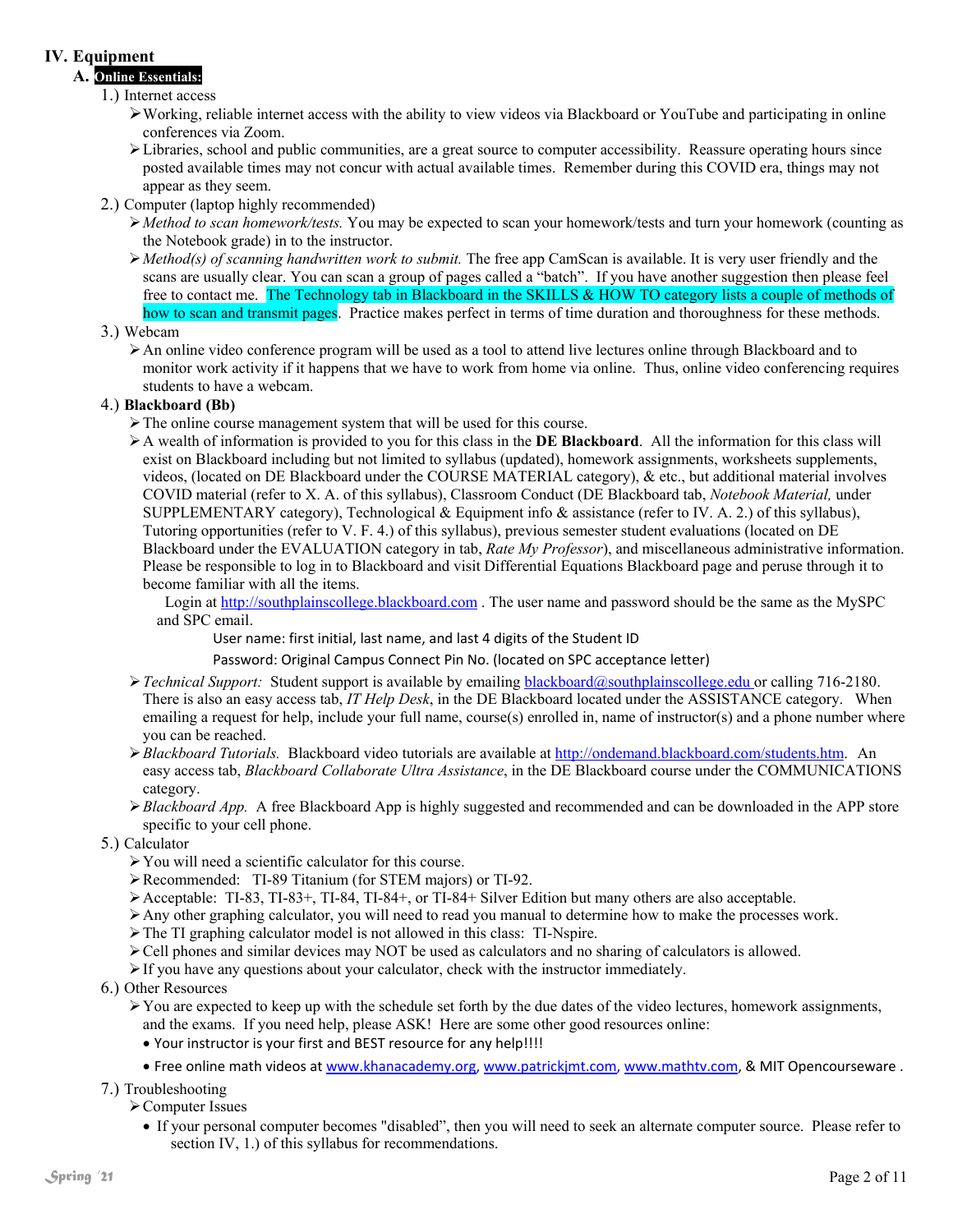#### **V. Coursework Policies**

**A. Assignment Policy:** Homework will be assigned for each class meeting (located on DE Blackboard under the COURSE MATERIAL category in the tab, *Homework Textbook Assignments*). You are expected to work all problems assigned in each assignment and to seek help when you do not understand. You are responsible for keeping up to date and prepared. Homework is to be completed and be kept in a notebook that must accompany you to each (f2f) class session. The following procedure will be used on all the homework:

Homework #1: Separations of Fractions worksheet problems 1, 5, 8, 10, and 15 - 20

**(1.) problem**

*work for problem*

**answer**

**(5.) problem**

*work for problem*

**answer**

**B. Assessments:** There will be quizzes administered over various topics such as online Blackboard assignments, review of previous subject material, and course material worksheet. The number of quizzes for the semester is undetermined but only a portion will count as the quiz grade.

For the time being, the notebook will be physically submitted the day of each exam and graded. No late notebooks will be allowed. If physical submission of the notebook becomes problematic due to COVID then an alternate approach will be considered for the notebook submission and grade. The notebook average will count as a test grade.

**C. Tests:** There will be three tests (final exam exclusive) and a comprehensive final exam. Initially, the exams will be f2f. However, if COVID prevents f2f meetings then the exams will be conducted online through Zoom meetings. Zoom invitations will be delivered through Blackboard via announcements and/or Bb email on or before exam days.

If the final exam score is greater than any non-zero major exam score then the final exam score replaces the major exam score. In other words, the major exam score will be deleted, and the final exam score will count two times (an exception is the Honest Effort Rule (**H.E.R.**) policy). See your OUTLINE for the approximate date for each test.

1.) **Make-up Policy:** There is no automatic provision for making up exams. Only under extreme circumstances (e.g., death in the family, hospitalization, +COVID test) will make-up exams be inevitable, and these circumstances must be documented. These situations will be dealt with on a trial-by-trial basis. If at all possible, the instructor should be notified prior to missing an exam.

**D. Lectures:** Class will begin promptly as scheduled. You should be in your seat (abiding by the seating policy located in DE Bb as tab, *Seating*, under the category CLASSROOM CONDUCT) and ready to go at this time.

**E. Grading Policy:** Your final grade will be based solely on major exam scores, quiz average, notebook score (homework average), and a comprehensive final.

[1](#page-2-0).) **Grading Score:** Final score =  $\frac{\text{Test 1+Test 2+Test 3 + Quiz Average +Notebook Score + Final Exam score 1}}{\sqrt{1 + \frac{1}{\sqrt{1 + \frac{1}{\sqrt{1 + \frac{1}{\sqrt{1 + \frac{1}{\sqrt{1 + \frac{1}{\sqrt{1 + \frac{1}{\sqrt{1 + \frac{1}{\sqrt{1 + \frac{1}{\sqrt{1 + \frac{1}{\sqrt{1 + \frac{1}{\sqrt{1 + \frac{1}{\sqrt{1 + \frac{1}{\sqrt{1 + \frac{1}{\sqrt{1 + \frac{1}{\sqrt{1 + \frac{1}{\sqrt{1 +$ 6

2.) *NOTE:* If the final exam score is greater than the least non-zero major exam score **(excluding the Notebook score & Quiz average)[2](#page-2-1)** then the final exam score replaces the least non-zero major exam score. In other words, the major exam score will be deleted and the final exam score will count two times.

3.) **Borderline Grades:** These grades will be evaluated with regard to attendance and mature conduct in class.

4.) **Blackboard Gradebook:** Your grades will be accessible in DE Bb Gradebook under category, EVALUATION, in the tab, *Grades*. However, I consider Bb Gradebook the UNOFFICIAL grade because, at any time, it may not contain all your grades for the course. For your final score in this course, you will obtain at the end of the semester **through Texan Connect &/or Colleague.**

<span id="page-2-0"></span><sup>&</sup>lt;sup>1</sup> Final average updated on  $1/9/21$  to include quiz avg.

<span id="page-2-1"></span><sup>2</sup> Score exclusions updated on 1/9/21 to include quiz avg.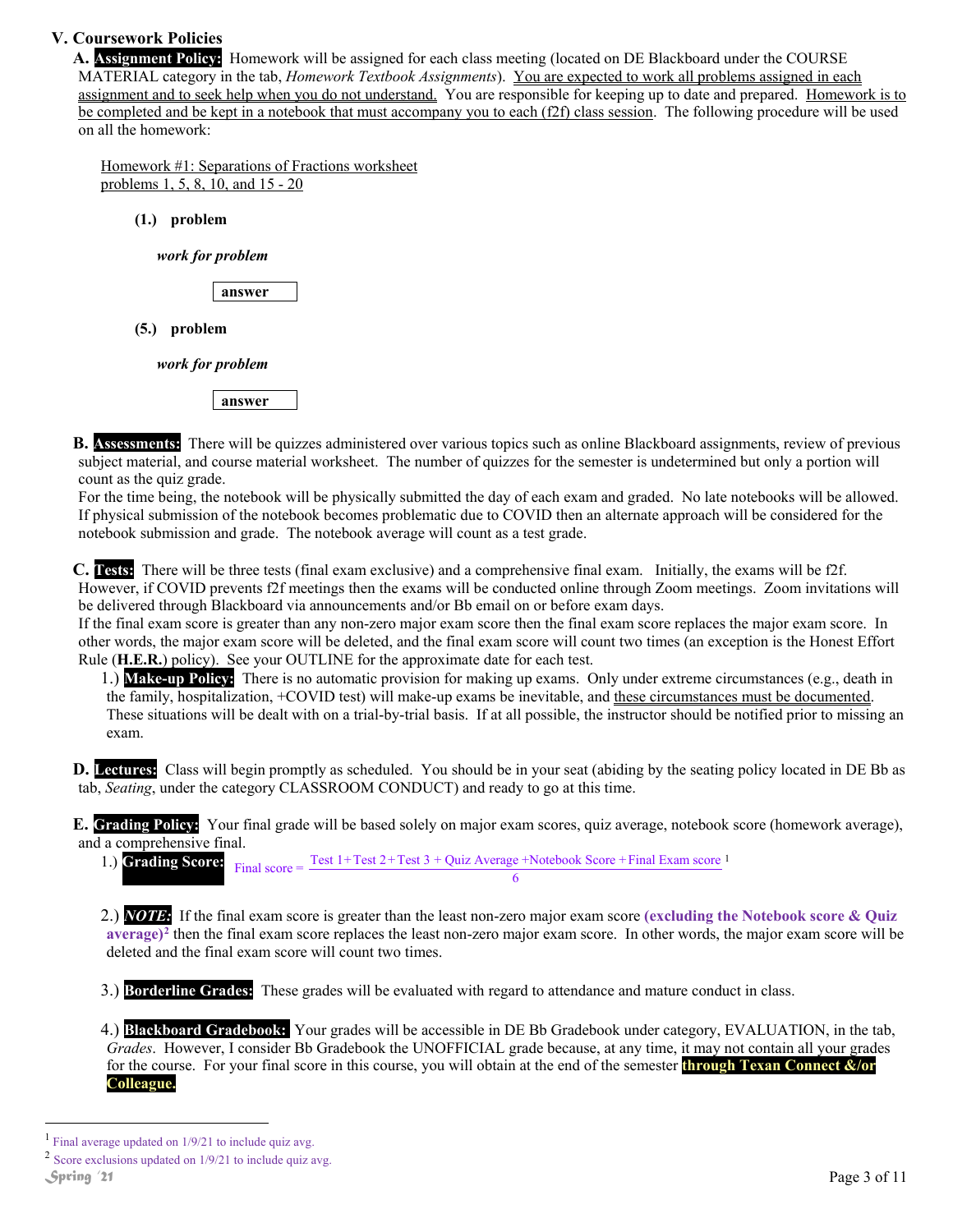**F. STUDY: You should normally spend approximately 2-3 hours outside of class in study for each hour of lecture. Some material will require more time than other material. Also, your mathematical background is a major factor in the time spent completing the homework. Try to study the assigned lesson as soon after the class meets if possible. With your greatest effort, try not to get behind on the homework! Refer to the "How to Study" sheet for further detailed studying suggestions.**

1.)

**Differential Equations is a time-consuming class. In terms of difficulty, the theory can be challenging but the greatest opponent in this class is the time factor required of the methods to solve the math problems. You will find yourself re-evaluating your time allotment and study skills throughout this course. Please allow for both of these at the beginning and throughout the remainder of the semester.**

#### 2.) **Methods of Learning Assessment:**

a.) **Handwritten notes for video lectures.** This helps both of us to be diligent in keeping your skills on pace.

3.) **Notebook:** Homework, quizzes, tests, and other useful material should be kept in a notebook in which the notebook will be used as a reference and study guide. The following material will be placed in the notebook in the order listed:

| a.) Cover sheet including Name, | b.) Syllabus | c.) Assignment sheet |
|---------------------------------|--------------|----------------------|
| <b>Class, and Semester</b>      |              |                      |
| d.) Notes                       | e.) Work     | f.) Quizzes          |

#### g.) Tests h.) Miscellaneous

(1.) \*To print all the material for your notebook, please visit the SUPPLEMENTARY category then the *Notebook Material* tab in the **DE Blackboard** page. All printed material needs to be read at least once during the term of this course.\*

4.) **Tutoring:** Free tutoring is available in the Math-Engineering building (room M116) and online. For the Math-Engineering building tutor, please remember to sign in when you seek help from a tutor. For free online tutoring, please refer to DE Bb tab, *Online Tutoring*, as well as the tab, *Peer Tutors*, under the RESOURCES category.

5.) **Video Tapes:** Videos are available online through Blackboard. For username and password, please use *mvideos*.

| <b>Tape</b> | <b>Topic</b>                      |
|-------------|-----------------------------------|
|             | <b>Calculus II</b>                |
|             | Integration by Parts              |
|             | Integration by Partial Fractions  |
|             | Integration by Change of Variable |
|             | Integration by Trig Substitution  |
|             | Taylor Series                     |

#### **VI. Critical Dates:**

| Jan 18               | :MLK. Jr.                           |                    | April 12 WEB Pre-registration for Summer, Spring Interim, & Fall     |
|----------------------|-------------------------------------|--------------------|----------------------------------------------------------------------|
|                      | <i>March</i> $15 - 19$ SPRING Break |                    | 2021                                                                 |
| $\mathcal{A}$ pril 2 | iEaster                             | <b>Final Exams</b> |                                                                      |
| $\text{April } 29$   | Last Dav to Drop!                   |                    | <b>May</b> 12 <sup>3</sup> (10:15 – 12:15p, Wednesday <sup>4</sup> ) |

<span id="page-3-0"></span> <sup>3</sup> Exam date corrected on 1/9/21 from May 9.

<span id="page-3-1"></span><sup>&</sup>lt;sup>4</sup> Exam day corrected on 1/9/21 from Thursday.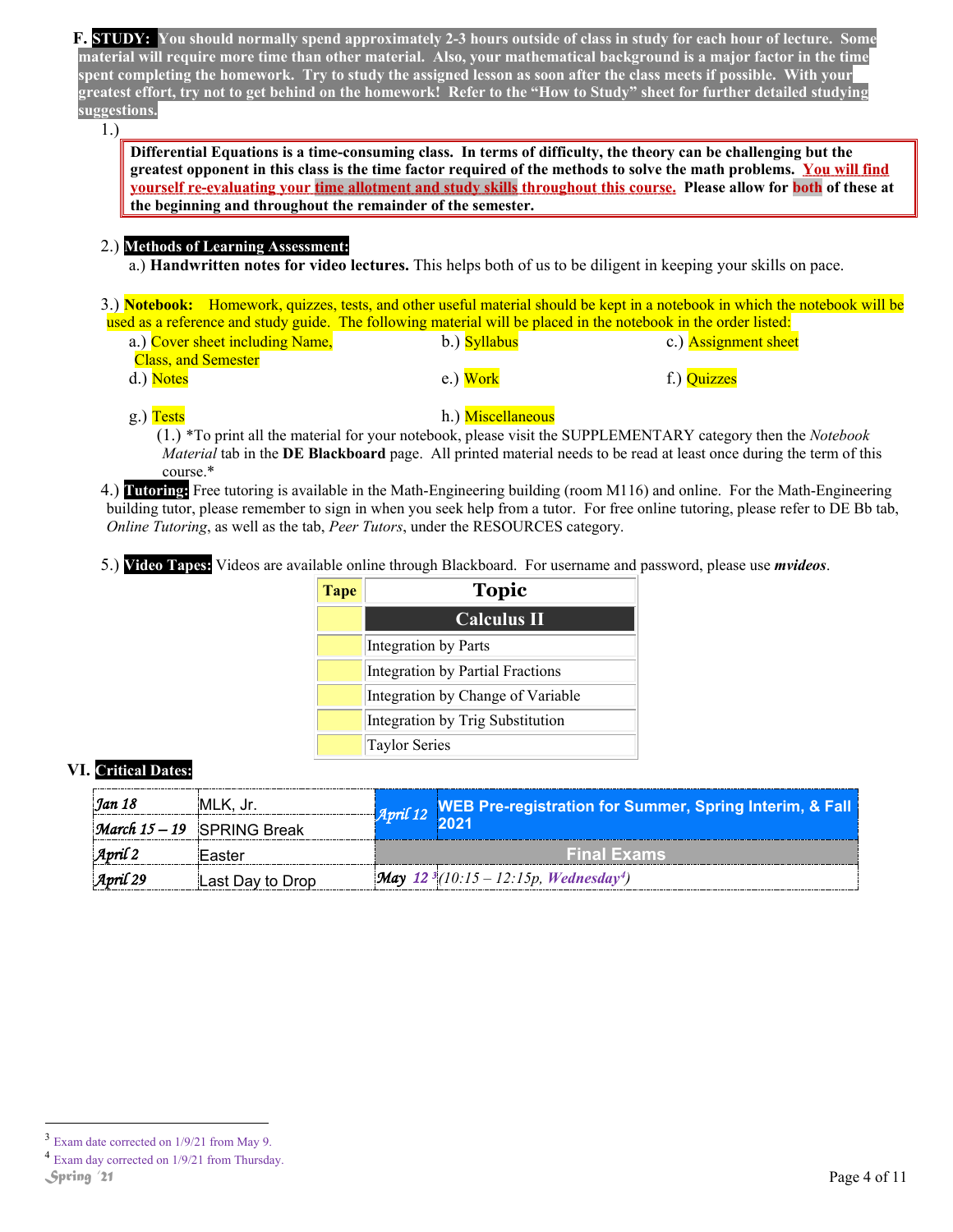#### **VII. Responsibilities & Consequences**

#### **A. Student Responsibilities:**

- 1.) Attend class, be aware of announcements made in class and on Blackboard, and ask questions when necessary.
- 2.) Work homework problems early enough to seek help if needed.
- 3.) Form (virtual) study groups.
- 4.) Work extra problems as required to understand each topic.
- 5.) Students will be required to wear a face mask while in SPC campus buildings or in outside areas if social/physical distancing cannot be maintained (refer to X. A. of this syllabus).
- 6.) All students are encouraged to implement good hygiene measures such as washing hands regularly, using hand sanitizer, and covering coughs/sneezes. Hand sanitizing stations are available across all SPC locations.

#### 7.) **\*\****Cell phones, laptops, and pagers during class!* **\*\***

a.) Cell phones and laptops are required to use in class in order to upload class work documents.

(1.) If the instructor determines that activation of a cell phone, pager, PDA, or laptop irrespectively interrupts the lecture or classroom discussion or impedes the progress of any student then the instructor will ask the student to leave either temporarily or permanently.

(2.) **No technologic devices such as cell phones, PDA's, etc. are to be used during tests or in-class quizzes but, at the instructor's discretion, may be used at the completion of tests and/or in-class quizzes. If due to technological disruption, the instructor may grant permission for a student(s) to use such devices for a test or in-class quiz.** 

#### 8.) **Follow the classroom policy, no food or drink allowed in the classroom if posted (located in DE Blackboard, under SUPPLEMENTARY category and tab,** *Notebook Material***).**

9.) **In addition to the No Food or Drink classroom policy and in accordance to campus policy, no tobacco products are to be permitted and consumed in class.** 

#### 10.) **You will obtain your final grade for the class through Texan Connect &/or Colleague.**

**B. Cell Phone Policy:** All students will, during each class period and for its duration, place and keep their cell phone in its deactivated state, provided that they are at the present time in possession of said device, face-down in the right-hand corner and on the top surface of their desk unless the cell phone is used as a laptop function. If a student's cell phone activates and/or the student engages in text messaging during class at anytime during the semester, the student, by the instructor's discretion, could be permanently dismissed from the class for the remainder of the semester. If a student's cell is activated during class and/or the student engages in text messaging determined by the instructor, and **the student chose not to place their phone on top of their desk as mentioned above** then the student will be dismissed from the class by the instructor permanently.

**C. Academic Integrity:** The attempt of any student to present as his or her own any work which he or she has not honestly performed is regarded by the faculty and administration as a serious offense and renders the offender liable to serious consequences, possibly suspension. For more detail, see "Academic Integrity" and "Student Conduct" in the South Plains College General Catalog.

1.) You are expected to work alone on all quizzes and tests. You are not allowed to use any electronic device other than your

calculator during a quiz or test. If you choose to cheat, you will be withdrawn immediately from this class with a grade of "F." **D. Academic Misconduct:** Complete honesty is required from students in all facets of course work including homework assignments, tests, and the final exam. See the South Plains College Catalog for more detail.

**E. Sanctions for Cheating or Plagiarizing:** A grade of "F" in the course will be assigned to any student caught cheating or plagiarizing; additional sanctions may also be considered. Students are responsible for understanding the meanings of the words cheating and plagiarizing. (Refer to page 9 of the syllabus for specific details of the definitions of cheating and plagiarizing.)

#### **VIII. Questions:**

**A.** I invite all your questions **except** the following:

1.) I wasn't able to make it to class. Did I miss anything? (Yes.)

2.) Is this going to be on the test? (Perhaps, not directly, but if the ideas were not important, I would not be discussing them in class.)

3.) Do you have the tests graded? (I put forth my best effort to have the tests graded so as to return them the next class session. However, there are times due to uncontrollable factors that this may not be possible.)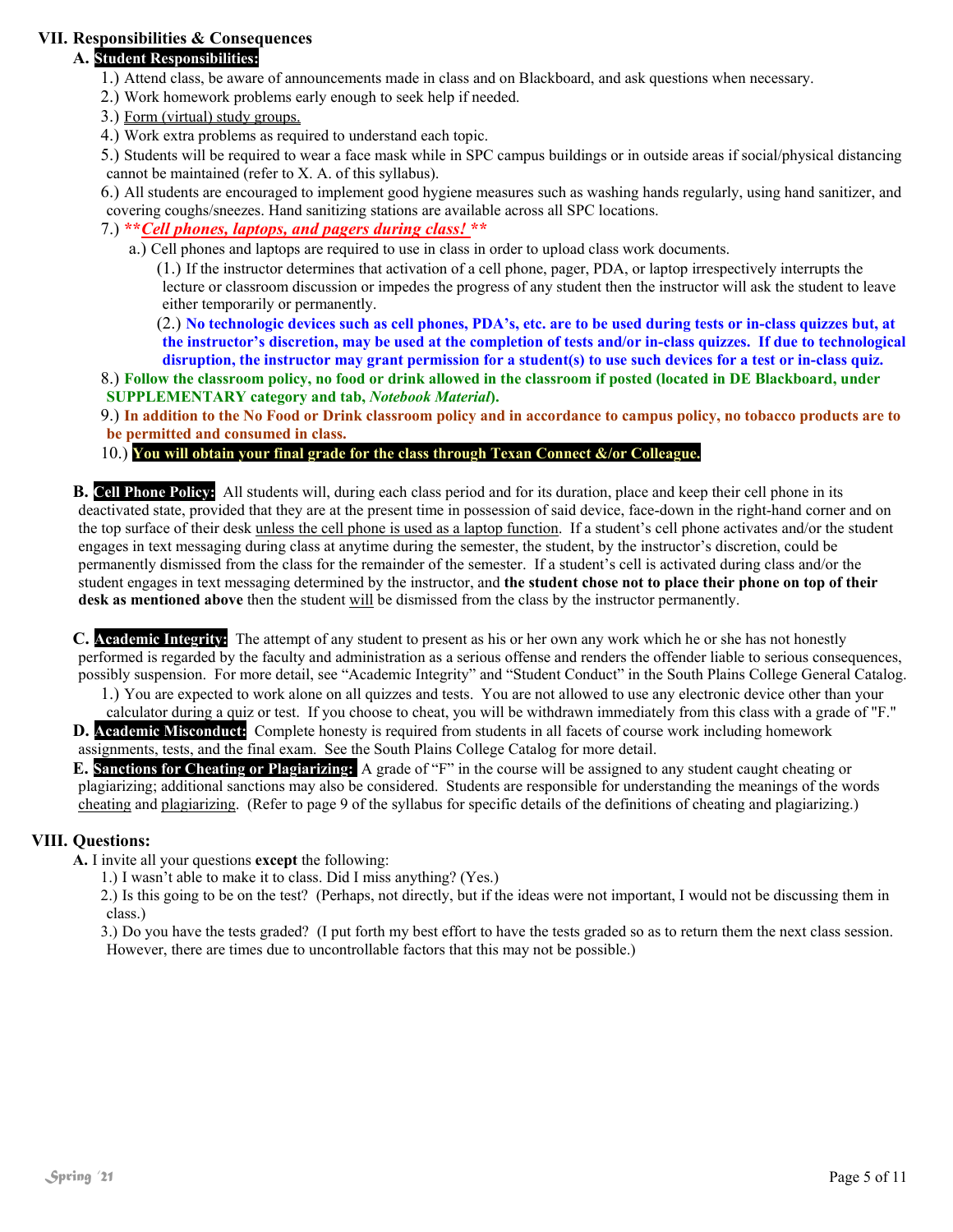**IX. Objectives:** Upon completion of this course and obtaining a passing grade, the student will have mastered at least 70% of the course objectives. The course objectives provide that the student be able to:

a.) Identify, both orally and written, the type of differential equation encountered (First Order, Higher Order, a system of DE then Separation of Variables, Homogeneous, Exact, Bernoulli, Undetermined Coefficients, Variations of Parameters, etc.), comment on the type of solution expected (form and general or particular), and pursue its general solution using an appropriate technique. These methods will include the use of power series and numerical methods.

b.) Find the particular solution for the equations with initial conditions or given boundary conditions by using several methods, among which will be the use of Laplace transforms.

c.) Find the solution for a system of linear differential equations using several methods, among which will be the use of matrix algebra.

d.) Analyze practical problems from various other disciplines such as Biology, Chemistry, Economics, Engineering, and Physics, including problems related to population dynamics, mixtures, growth and decay, heating and cooling, electronic circuits, and Newtonian mechanics, proposing methods of solution that require differential equations, finding a suitable differential equation with initial conditions, and then finding the solution for that equation.

#### **X. SPC Policies & Procedures**

**A. COVID Statement:** It is the policy of South Plains College for the Spring 2021 semester that as a condition of on-campus enrollment, all students are required to engage in safe behaviors to avoid the spread of COVID-19 in the SPC community. Such behaviors specifically include the requirement that all students properly wear CDC-compliant face coverings while in SPC buildings including in classrooms, labs, hallways, and restrooms. Failure to comply with this policy may result in dismissal from the current class session. If the student refuses to leave the classroom or lab after being dismissed, the student may be referred to the Dean of Students on the Levelland campus or the Dean/Director of external centers for Student Code of Conduct Violation (This information and more regarding COVID is located on the **DE Blackboard** course in the tab, *COVID Information*). Students who believe they have been exposed or may be COVID-19 positive, must contact Health Services, DeEtte Edens, BSN, RN at (806) 716-2376 or [dedens@southplainscollege.edu](mailto:dedens@southplainscollege.edu) (This Health Services info can also be accessed on the **DE Blackboard** course located under the SERVICES category in *Student Health Services* tab).

**B. Diversity:** In this class, the teacher will establish and support an environment that values and nurtures individual and group differences and encourages engagement and interaction. Understanding and respecting multiple experiences and perspectives will serve to challenge and stimulate all of us to learn about others, about the larger world, and about ourselves. By promoting diversity and intellectual exchange, we will not only mirror society as it is, but also model society as it should and can be.

**C. Disability Statement:** Students with disabilities, including but not limited to physical, psychiatric, or learning disabilities, who wish to request accommodations in this class should notify the Special Services Office, preferably, early in the semester so that the appropriate arrangements may be made. In accordance with federal law, a student requesting accommodations must provide acceptable documentation of his/her disability to the Special Services Coordinator. For more information, call or visit the Special Services Office in the Student Services Building, 894-9611 ext. 2529.

**D. Nondiscrimination Policy:** South Plains College does not discriminate on the basis of race, color, national origin, sex, disability or age in its programs and activities. The following person has been designated to handle inquiries regarding the non-discrimination policies: Vice President for Student Affairs, South Plains College, 1401 College Avenue, Box 5, Levelland, TX 79336. Phone number 806-716-2360.

#### **E. Sexual Misconduct**

It is important for you to know that all faculty members are mandated reporters of any incidents of sexual misconduct. That means that I cannot keep information about sexual misconduct confidential if you share that information with me. Dr. Lynne Cleavinger, the Director of Health & Wellness, can advise you confidentially as can any counselor in the Health & Wellness Center. They can also help you access other resources on campus and in the local community. You can reach Dr. Cleavinger at 716-2563 o[r lcleavinger@southplainscollege.edu](mailto:lcleavinger@southplainscollege.edu) or go by the Health and Wellness Center. You can schedule an appointment with a counselor by calling 716-2529.

**F. Title IX Pregnancy Accommodations Statement:** If you are pregnant, or have given birth within six months, Under Title IX you have a right to reasonable accommodations to help continue your education. To [activate](http://www.southplainscollege.edu/employees/manualshandbooks/facultyhandbook/sec4.php) accommodations you must submit a Title IX pregnancy accommodations request, along with specific medical documentation, to the Director of Health and Wellness. Once approved, notification will be sent to the student and instructors. It is the student's responsibility to work with the instructor to arrange accommodations. Contact the Director of Health and Wellness at 806-716-2362 or [email](http://www.southplainscollege.edu/employees/manualshandbooks/facultyhandbook/sec4.php) [cgilster@southplainscollege.edu](mailto:cgilster@southplainscollege.edu) for assistance.

**G. Campus Concealed Carry:** Campus Concealed Carry - Texas Senate Bill - 11 (Government Code 411.2031, et al.) authorizes the carrying of a concealed handgun in South Plains College buildings only by persons who have been issued and are in possession of a Texas License to Carry a Handgun. Qualified law enforcement officers or those who are otherwise authorized to carry a concealed handgun in the State of Texas are also permitted to do so. Pursuant to Penal Code (PC) 46.035 and South Plains College policy, license holders may not carry a concealed handgun in restricted locations. For a list of locations, please refer to the SPC policy at:

[\(http://www.southplainscollege.edu/human\\_resources/policy\\_procedure/hhc.php\)](http://www.southplainscollege.edu/human_resources/policy_procedure/hhc.php)

Pursuant to PC 46.035, the open carrying of handguns is prohibited on all South Plains College campuses. Report violations to the College Police Department at 806-716-2396 or 9-1-1.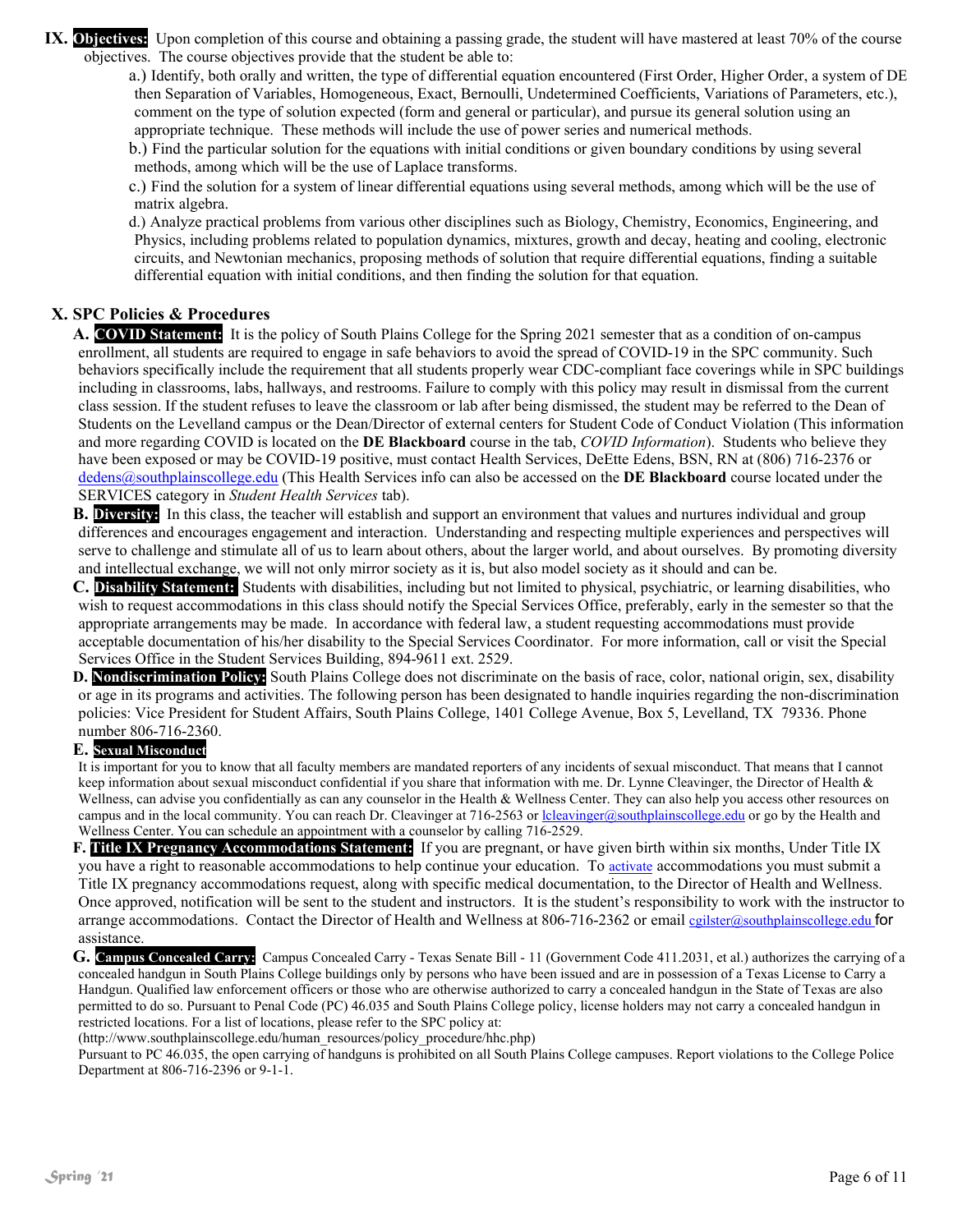|                         |               |                    | <b>Course Outline</b>                                                                                                          |
|-------------------------|---------------|--------------------|--------------------------------------------------------------------------------------------------------------------------------|
| Week                    | Date          | <b>Supplements</b> | This schedule is tentative and subjective to change. Changes will be announced in class.<br><b>Topics and Sections Covered</b> |
|                         | $1/18$ , Mon  |                    | MLK, Jr.                                                                                                                       |
| 1                       | 1/20, Wed     | 1                  | Introduction, Definitions, & Solutions                                                                                         |
| $\overline{2}$          | $1/25$ , Mon  | $\overline{2}$     | Elimination of const. Families and Separation of Variables                                                                     |
|                         | 1/27, Wed     | 3                  | <b>Homogenous Coefficients</b>                                                                                                 |
|                         | $2/1$ , Mon   | $\overline{4}$     | <b>Exact Equations</b>                                                                                                         |
| $\mathbf{3}$            | 2/3, Wed      | 5, 6               | Linear equations, 1 <sup>st</sup> Order and All types                                                                          |
| $\overline{\mathbf{4}}$ | $2/8$ , Mon   | 7                  | <b>Bernoulli Equations</b><br>Substitutions Suggested by the equation                                                          |
|                         | 2/10, Wed     | 8                  | Applications                                                                                                                   |
|                         | $2/15$ , Mon  | $8\,$              | Applications contd.                                                                                                            |
| 5                       | 2/17, Wed     | 9                  | Linear Differential. Equations<br>Linear Independence & the Wronskian                                                          |
| $6\phantom{1}$          | 2/22, Mon     |                    | Test 1                                                                                                                         |
|                         | 2/24, Wed     | 10                 | Differential Operators; Distinct Roots (Linear equations w/constant coefficients)                                              |
|                         | $3/1$ , Mon   | 11, 12             | Repeated Roots; Complex Roots (Linear equations w/ constant coefficients)                                                      |
| 7                       | $3/3$ , Wed   | 13                 | <b>Higher Order Culmination</b><br>Undetermined Coefficients (Non-Homogenous)                                                  |
| $\pmb{8}$               | $3/8$ , Mon   | 13, $\pi$          | Undetermined Coefficients (Non-Homogenous) contd.                                                                              |
|                         | 3/10, Wed     | 14                 | <b>Variation of Parameters</b>                                                                                                 |
|                         | $3/15 - 3/19$ |                    | <b>Spring Break</b>                                                                                                            |
|                         | $3/22$ , Mon  | 15                 | Applications (Vibrations)                                                                                                      |
| 9                       | 3/24, Wed     | 16, 16.5           | Laplace Transforms<br><b>Inverse Laplace Transforms</b>                                                                        |
|                         | 3/29, Mon     |                    | Test 2                                                                                                                         |
| 10                      | 3/31, Wed     | 17, 17.5           | Inverse Laplace Transforms (with Transformations)<br>I.V.P.'s (Initial Value Problem)                                          |
|                         | $4/2$ , Fri   |                    | <b>EASTER</b>                                                                                                                  |
| 11                      | $4/5$ , Mon   | 17.5, 18           | I.V.P.'s (Initial Value Problem); Discontinuous R. H. S.                                                                       |
|                         | 4/7, Wed      | 18.5               | Discontinuous R. H. S.                                                                                                         |
| 12                      | $4/12$ , Mon  | M                  | Review Matrix algebra                                                                                                          |
|                         | 4/14, Wed     | 19                 | Eigen values & vectors - Distinct Roots                                                                                        |
| 13                      | $4/19$ , Mon  | 20                 | <b>Complex Roots</b><br><b>Repeated Roots</b>                                                                                  |
|                         | 4/21, Wed     | 21                 | Non-homogeneous Systems                                                                                                        |
| 14                      | $4/26$ , Mon  | 22                 | Solution by Power Series - Recursion Formula                                                                                   |
|                         | 4/28, Wed     |                    | Test 3                                                                                                                         |
| 15                      | $5/3$ , Mon   | 22                 | Solution by Power Series – Solution at $x = 0$                                                                                 |
|                         | $5/5$ , Wed   | $22\,$             | Solution by Power Series – Solution at $x = a$                                                                                 |
| <b>Finals</b>           | 5/12, Wed     |                    | $10:15 - 12:15p$                                                                                                               |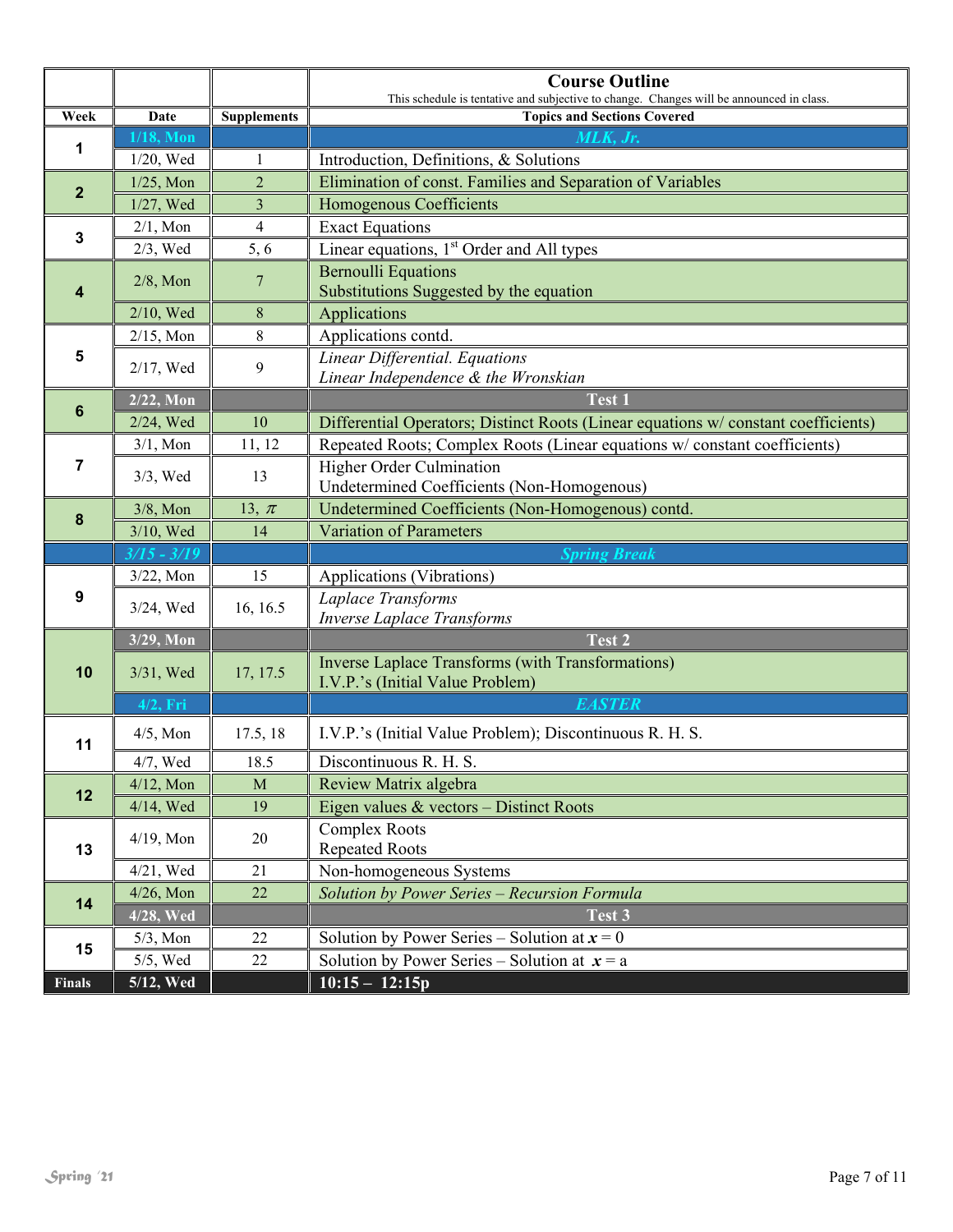**Department:** Mathematics, Engineering, and Computer Science

**Discipline:** Mathematics

**Course Number:** MATH 2320

**Course Title:** Differential Equations

**Available Formats:** conventional/flex

**Campuses:** Levelland

**Course Description:** Ordinary differential equations, including linear equations, systems of equations, equations with variable coefficients, existence and uniqueness of solutions, series solutions, singular points, transform methods, and boundary value problems; application of differential equations to real-world problems.

**Prerequisite:** Successful completion with a grade of 'C' or better in MATH 2414.

**Credit:** 3 **Lecture:** 3 **Lab:** 0

**Textbook:** None

**Supplies:** Please see the instructor's course information sheet for specific supplies.

#### **This course partially satisfies a Core Curriculum Requirement**: None

#### **Core Curriculum Objectives addressed:**

- **Communications skills**—to include effective written, oral and visual communication
- **Critical thinking skills**—to include creative thinking, innovation, inquiry, and analysis, evaluation and synthesis of information
- **Empirical and quantitative competency skills**—to manipulate and analyze numerical data or observable facts resulting in informed conclusions

**Student Learning Outcomes:** Upon completion of this course and receiving a passing grade, the student will be able to:

- 1. Identify homogeneous equations, homogeneous equations with constant coefficients, and exact and linear differential equations.
- 2. Solve ordinary differential equations and systems of equations using:
	- a. Direct integration
	- b. Separation of variables
	- c. Reduction of order
	- d. Methods of undetermined coefficients and variation of parameters
	- e. Series solutions
	- f. Operator methods for finding particular solutions
	- g. Laplace transform methods
- 3. Determine particular solutions to differential equations with given boundary conditions or initial conditions.
- 4. Analyze real-world problems in fields such as Biology, Chemistry, Economics, Engineering, and Physics, including problems related to population dynamics, mixtures, growth and decay, heating and cooling, electronic circuits, and Newtonian mechanics.

**Student Learning Outcomes Assessment:** A pre- and post-test questions will be used to determine the extent of improvement that the students have gained during the semester

**Course Evaluation:** There will be departmental final exam questions given by all instructors.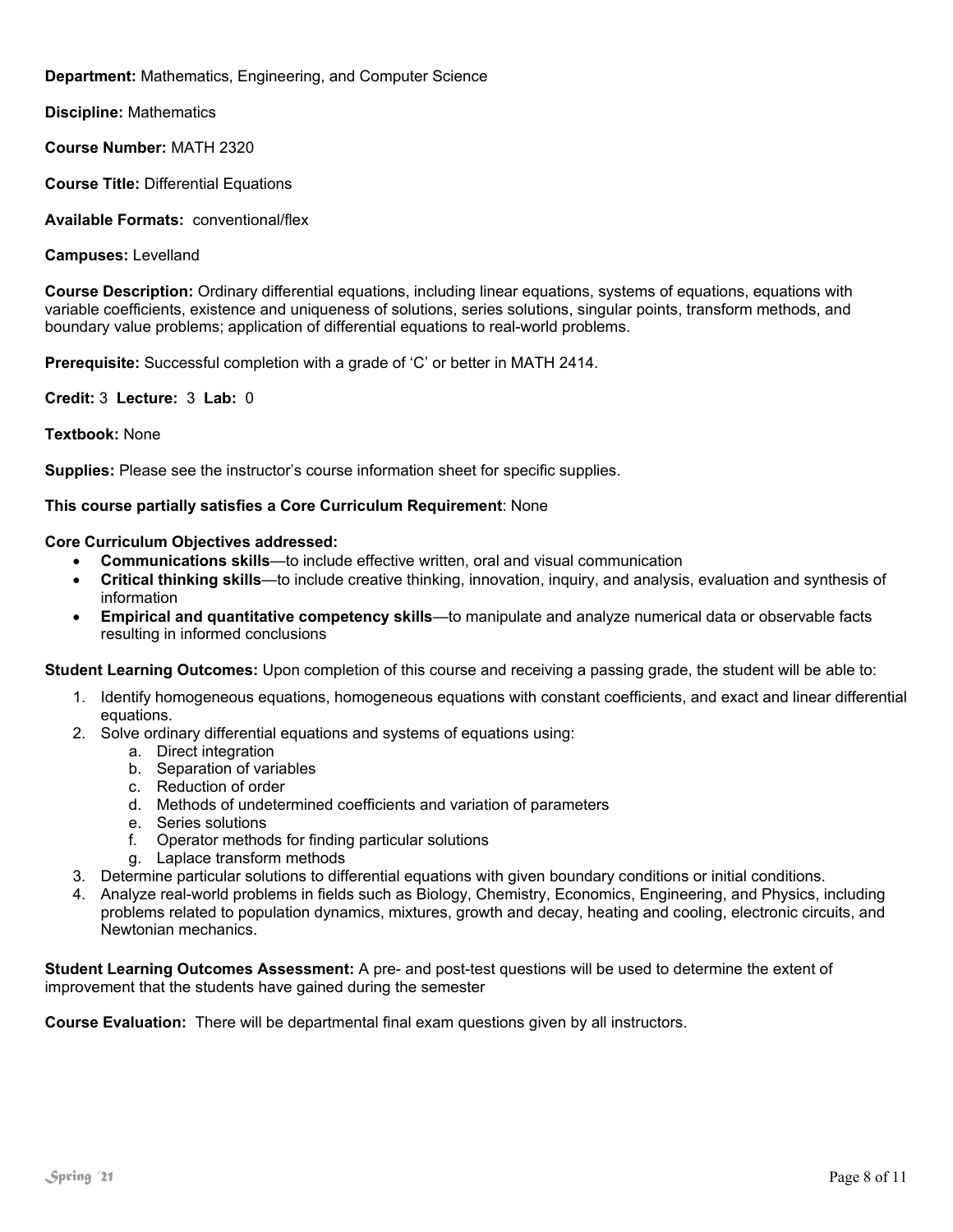**Attendance/Student Engagement Policy:** Attendance and effort are the most important activities for success in this course. The instructor maintains records of the student's engagement throughout the semester. The student will be allowed to miss twenty percent (20%) of class assignments for the semester, *for any reason*. Should this number be exceeded, the instructor has the right to drop the student with a grade of F or an X, depending on the instructor's discretion.

Plagiarism violations include, but are not limited to, the following:

- 1. Turning in a paper that has been purchased, borrowed, or downloaded from another student, an online term paper site, or a mail order term paper mill;
- 2. Cutting and pasting together information from books, articles, other papers, or online sites without providing proper documentation;
- 3. Using direct quotations (three or more words) from a source without showing them to be direct quotations and citing them; or
- 4. Missing in-text citations.

Cheating violations include, but are not limited to, the following:

- 1. Obtaining an examination by stealing or collusion;
- 2. Discovering the content of an examination before it is given;
- 3. Using an unauthorized source of information (notes, textbook, text messaging, internet, apps) during an examination, quiz, or homework assignment;
- 4. Entering an office or building to obtain an unfair advantage;
- 5. Taking an examination for another;
- 6. Altering grade records;
- 7. Copying another's work during an examination or on a homework assignment;
- 8. Rewriting another student's work in Peer Editing so that the writing is no longer the original student's;
- 9. Taking pictures of a test, test answers, or someone else's paper.

**COVID Syllabus Statement:** Should be provided by the Vice-President of Student Services over email.

**Student Code of Conduct Policy**: Any successful learning experience requires mutual respect on the part of the student and the instructor. Neither instructor nor student should be subject to others' behavior that is rude, disruptive, intimidating, aggressive, or demeaning**.** Student conduct that disrupts the learning process or is deemed disrespectful or threatening shall not be tolerated and may lead to disciplinary action and/or removal from class.

**Diversity Statement:** In this class, the teacher will establish and support an environment that values and nurtures individual and group differences and encourages engagement and interaction. Understanding and respecting multiple experiences and perspectives will serve to challenge and stimulate all of us to learn about others, about the larger world and about ourselves. By promoting diversity and intellectual exchange, we will not only mirror society as it is, but also model society as it should and can be.

**Disability Statement:** Students with disabilities, including but not limited to physical, psychiatric, or learning disabilities, who wish to request accommodations in this class should notify the Disability Services Office early in the semester so that the appropriate arrangements may be made. In accordance with federal law, a student requesting accommodations must provide acceptable documentation of his/her disability to the Disability Services Office. For more information, call or visit the Disability Services Office at Levelland (Student Health & Wellness Office) 806-716-2577, Reese Center (Building 8) 806-716-4675, or Plainview Center (Main Office) 806-716-4302 or 806-296-9611.

**Nondiscrimination Policy:** South Plains College does not discriminate on the basis of race, color, national origin, sex, disability or age in its programs and activities. The following person has been designated to handle inquiries regarding the non-discrimination policies: Vice President for Student Affairs, South Plains College, 1401 College Avenue, Box 5, Levelland, TX 79336. Phone number 806-716-2360.

**Title IX Pregnancy Accommodations Statement:** If you are pregnant, or have given birth within six months, Under Title IX you have a right to reasonable accommodations to help continue your education. To [activate](http://www.southplainscollege.edu/employees/manualshandbooks/facultyhandbook/sec4.php) accommodations you must submit a Title IX pregnancy accommodations request, along with specific medical documentation, to the Director of Health and Wellness. Once approved, notification will be sent to the student and instructors. It is the student's responsibility to work with the instructor to arrange accommodations. Contact the Director of Health and Wellness at 806-716-2362 or [email](http://www.southplainscollege.edu/employees/manualshandbooks/facultyhandbook/sec4.php) [cgilster@southplainscollege.edu](mailto:cgilster@southplainscollege.edu) for assistance.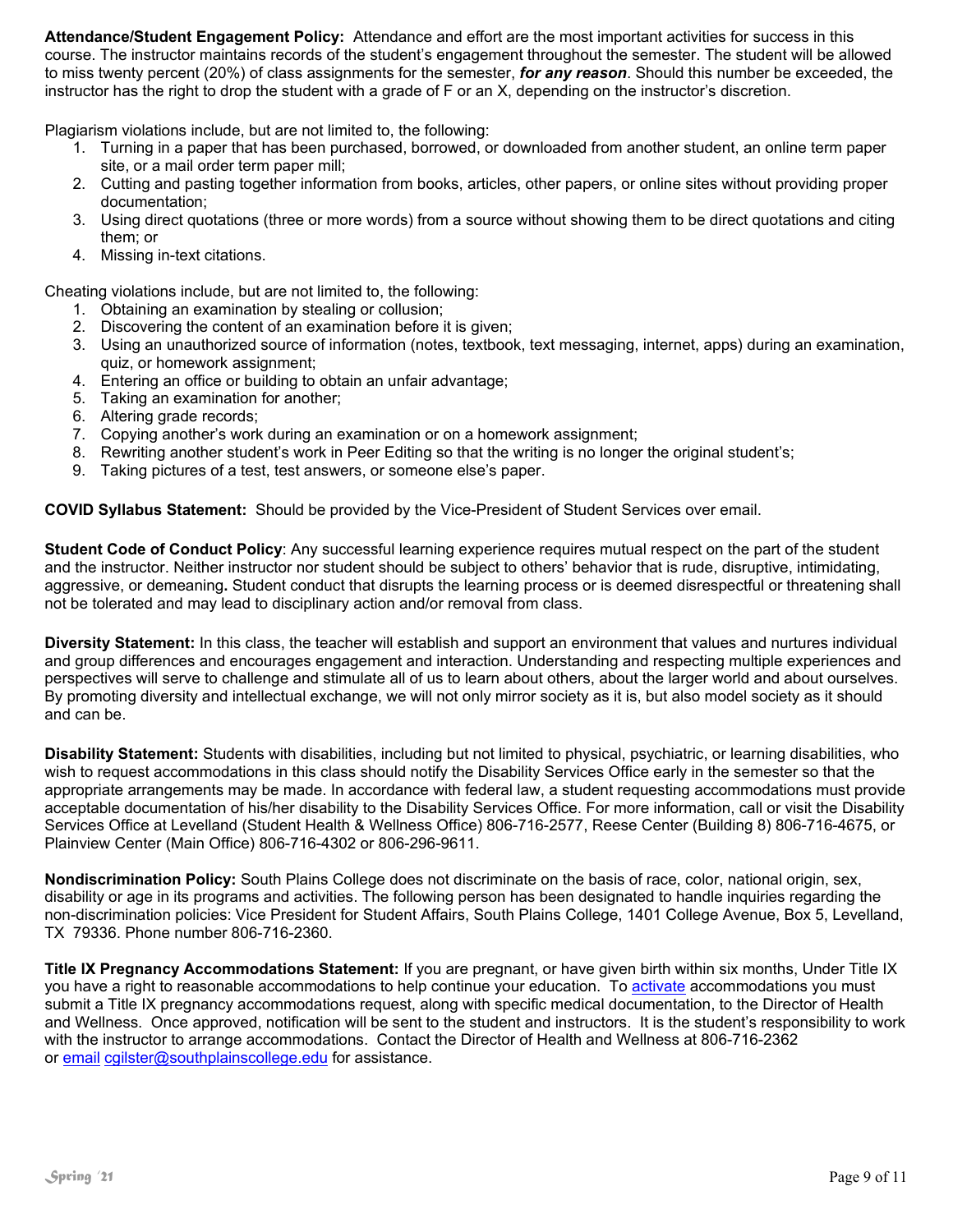**Campus Concealed Carry**: Texas Senate Bill - 11 (Government Code 411.2031, et al.) authorizes the carrying of a concealed handgun in South Plains College buildings only by persons who have been issued and are in possession of a Texas License to Carry a Handgun. Qualified law enforcement officers or those who are otherwise authorized to carry a concealed handgun in the State of Texas are also permitted to do so. Pursuant to Penal Code (PC) 46.035 and South Plains College policy, license holders may not carry a concealed handgun in restricted locations. For a list of locations and Frequently Asked Questions, please refer to the Campus Carry page at: <http://www.southplainscollege.edu/campuscarry.php> Pursuant to PC 46.035, the open carrying of handguns is prohibited on all South Plains College campuses. Report violations to the College Police Department at 806-716-2396 or 9-1-1.

**SPC Bookstore Price Match Guarantee Policy:** If you find a lower price on a textbook, the South Plains College bookstore will match that price. The difference will be given to the student on a bookstore gift certificate! The gift certificate can be spent on anything in the store.

If students have already purchased textbooks and then find a better price later, the South Plains College bookstore will price match through the first week of the semester. The student must have a copy of the receipt and the book has to be in stock at the competition at the time of the price match.

The South Plains College bookstore will happily price match BN.com & books on Amazon noted as *ships from and sold by Amazon.com*. Online marketplaces such as *Other Sellers* on Amazon, Amazon's Warehouse Deals, *fulfilled by* Amazon, BN.com Marketplace, and peer-to-peer pricing are not eligible. They will price match the exact textbook, in the same edition and format, including all accompanying materials, like workbooks and CDs.

A textbook is only eligible for price match if it is in stock on a competitor's website at time of the price match request. Additional membership discounts and offers cannot be applied to the student's refund.

Price matching is only available on in-store purchases. Digital books, access codes sold via publisher sites, rentals and special orders are not eligible. Only one price match per title per customer is allowed.

Note: The instructor reserves the right to modify the course syllabus and policies, as well as notify students of any changes, at any point during the semester.